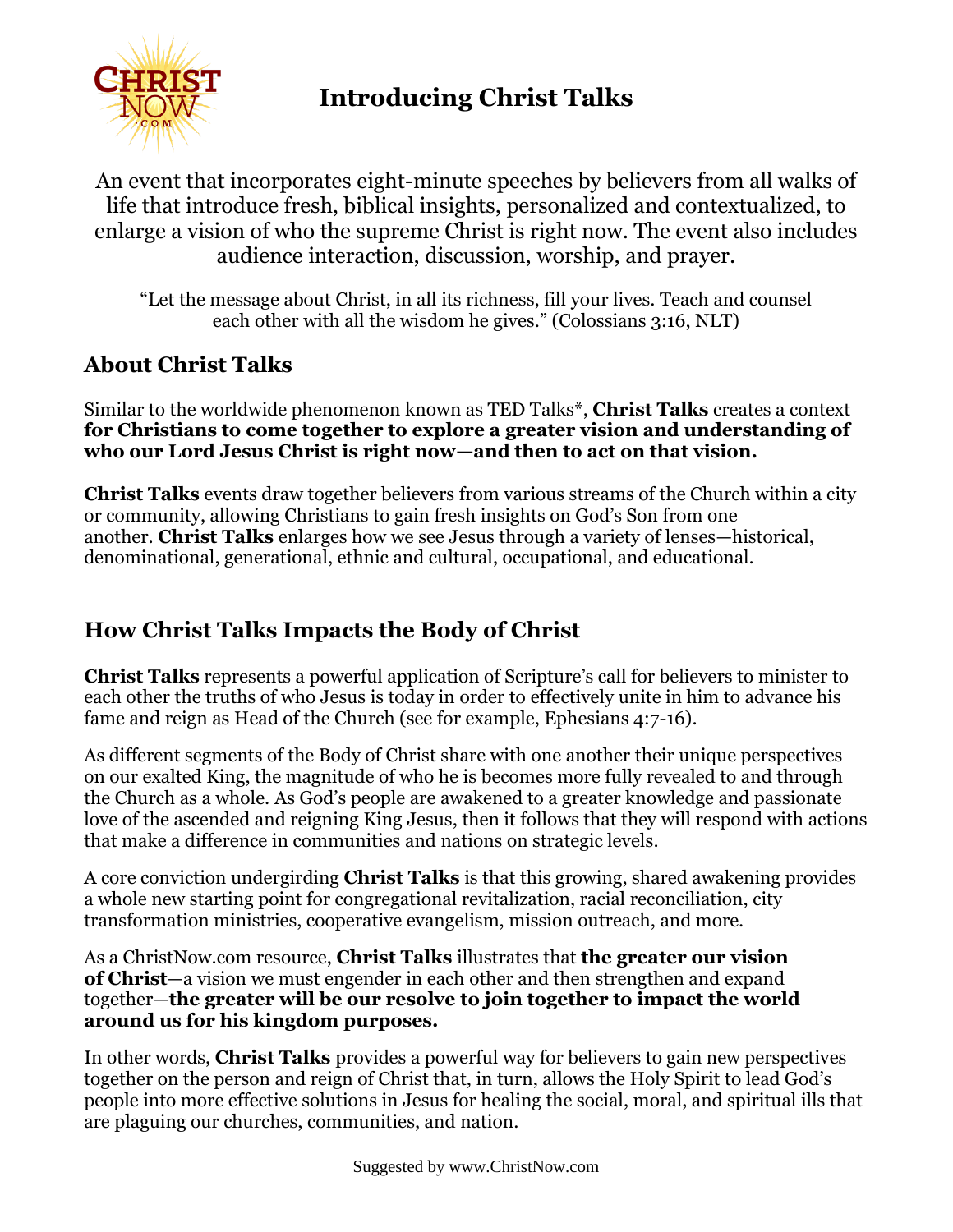# **Benefits of Attending a Christ Talks Event**

A live **Christ Talks** event is a unique experience, promising many rich rewards.

- You gain a larger biblical vision of and greater passion for the person of Christ by hearing how believers from other parts of the Body of Christ interpret how glorious he is today.
- This allows you to bond in whole new ways with Christians from your community or city, by giving priority to focusing on and interacting around God's Son.
- In turn, this helps believers discover more of our common unity based preeminently on how we see the supremacy of Christ.
- By doing so, we put in place a much stronger foundation for future unified ministries for Christ locally and beyond.
- Along with audience interaction, the presentations inspire new levels of hope about and prayer for Christ Awakenings in individual lives, in churches, in communities, and in the nation (in fact, brief prayer times are woven into each event).
- Expanding our shared vision of the greatness of God's Son equips the Church to push back the powers of darkness by unfolding more of Christ's manifold supremacy through a more united Body (see for example Ephesians 3:7-10).
- For individual believers, hearing the talks deepens his or her personal relationship with Jesus as we discover from one another new dimensions of who Jesus is today.
- Above all else, **Christ Talks** encourages a vision of the majesty and wonders of God's Son, uncovered through a mosaic of insights from across the Church, that ushers all who participate into a stronger life of worship and praise toward our reigning Savior.

**A selection of videos from Christ Talks will be posted on** *ChristNow.com***,** a one-ofa-kind website that offers free interactive ministries and multimedia resources to expand the Church's view of who Christ is right now.

# **Format of a Christ Talks Event**

Christ Talks events are intended to be reproduced by local believers in cities and communities everywhere. Here is a suggested format of a Christ Talks event:

The morning session includes:

- Welcome, explanation, prayer/worship
- Ten Christ Talks at eight minutes each
- A few minutes of application after each talk. Applications may include: guided questions, quiet reflection, corporate prayer, worship, etc.
- Corporate prayer for a Christ Awakening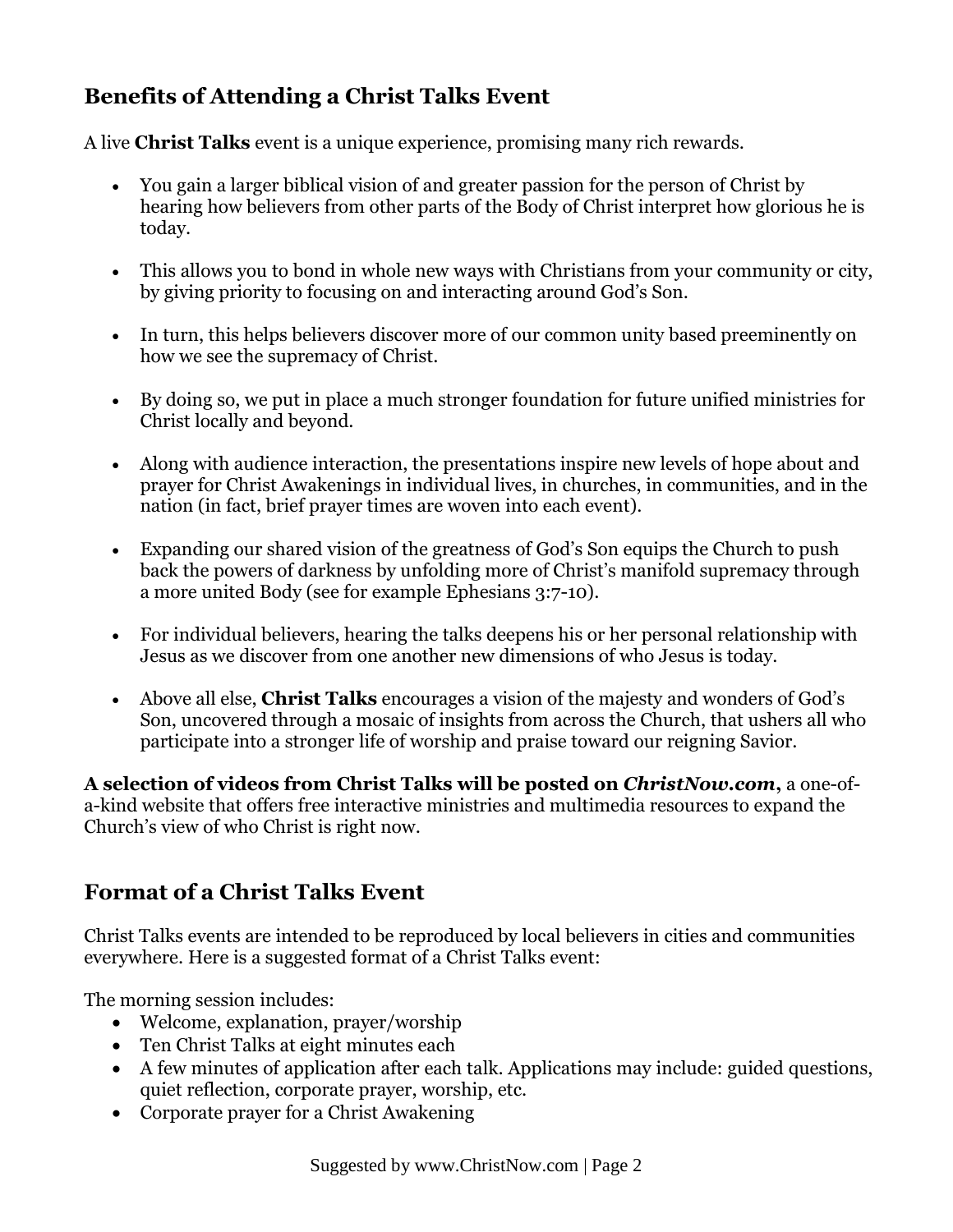Break for lunch, preferably on-site to manage time.

The afternoon session includes: all the speakers on the stage for a guided conversation.

Ten spokespersons deliver eight-minute speeches (no slides) on how they see and speak about who God's Son is right now, as a result of their unique life experience. They are selected to represent the breadth of the local Body of Christ due to their life journey.

Each talk consists of a brief Intro by Host, the Talk, few minutes of application in response to the Talk. Talks can be filmed (two-camera shoot), to be uploaded to *ChristNow.com*.

#### **Suggested Schedule: 9:00 AM – 3:00 PM**

| 9:00         | Welcome/Explanation/Prayer                                                             |
|--------------|----------------------------------------------------------------------------------------|
| 9:15-10:30   | 15 minute segments comprised of 10-minute and 5-minute guided applications             |
| 10:30        | <b>Break</b>                                                                           |
|              | 10:45-12:00 15 minute segments comprised of 10-minute and 5-minute guided applications |
|              | 12:00-12:30 Corporate Prayer                                                           |
| $12:30-1:15$ | Lunch                                                                                  |
| $1:15-3:00$  | Guided Q&A with Speakers                                                               |

# **Format of an Individual Christ Talk**

**Exalt Christ and point us to him.** Each eight-minute presentation should seek to be as sharply focused on the *person* of Christ himself and on who he is right now. Of course, we want you to draw from your life experiences and backgrounds and church traditions as parts of your walk with Christ. But throughout, each Talk should keep all eyes on *him*, not on ourselves.

Talk about how your own unique journey with Christ helps the audience to gain a better understanding of the vastness and magnificence of who Christ really is. **Your 8 minutes should be more than just a "***personal testimony."* Take us beyond how you came to Christ or what he has done for you. Whatever you tell us about yourself should provide a springboard for showing us more of Jesus. Tell us how he has become much greater and more glorious to you and why you see him the way you do. **Leave us looking at Him, not at you.**

To say it another way: Each *Christ Talks* message is an opportunity to provide whole new ways of celebrating God's Son as he is revealed from inside the "context" of your unique background, culture, life-journey, denomination, generation—and above all through your study of Scripture. Through *your* eyes show us a larger vision of Christ. Inspire us with *your* appreciation of his fullness and majesty and supremacy. But in the end, leave us looking at *him* not at you.

#### **For example, you might ask yourself these three questions:**

1. *What are specific truths about the glory and greatness of God's Son that I want to be sure all of us see and take home with us?*